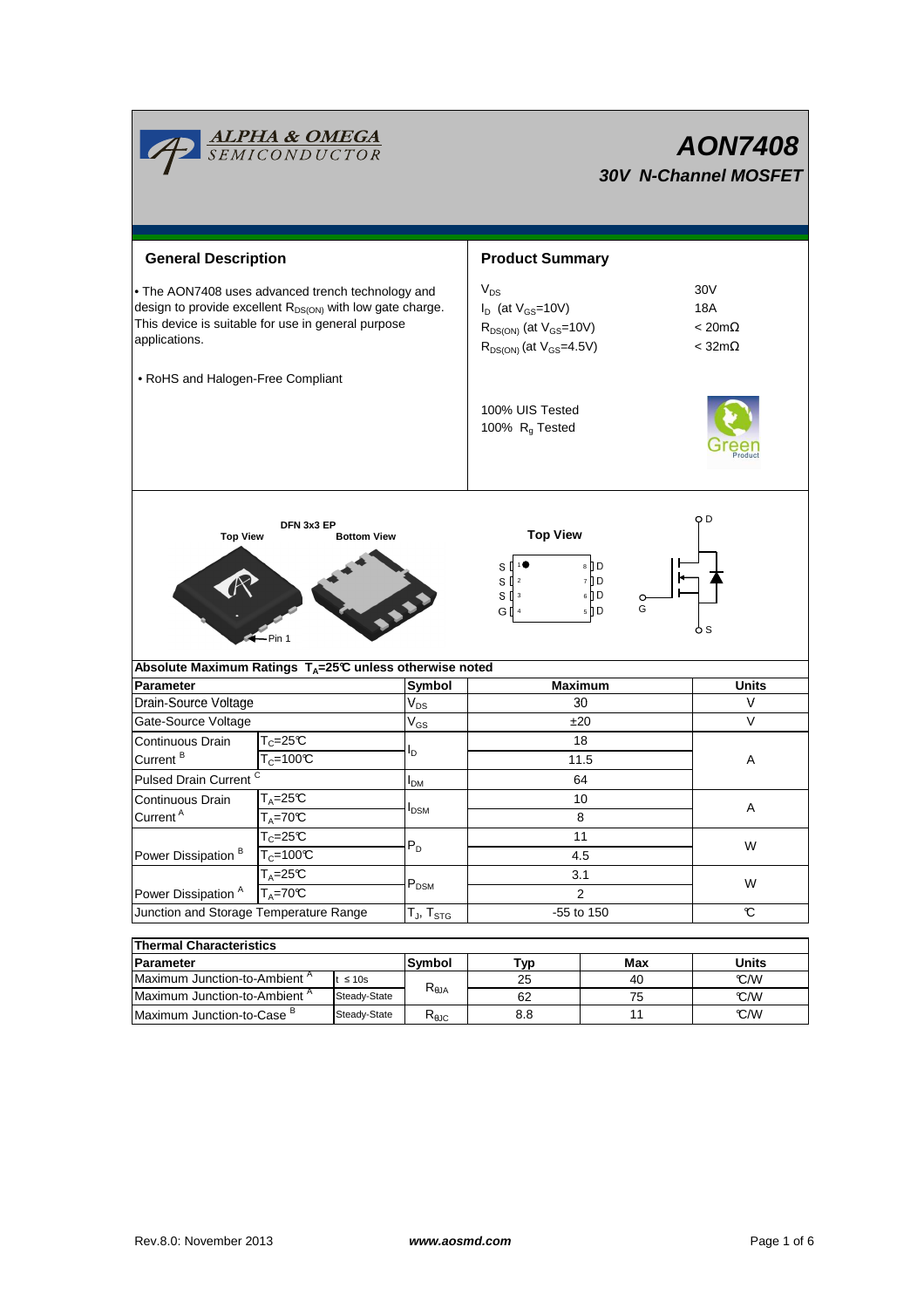

#### **Electrical Characteristics (TJ=25°C unless otherwise noted)**

| <b>Symbol</b>                           | Parameter                             | <b>Conditions</b>                                                                                        |                              | Min  | <b>Typ</b> | <b>Max</b> | <b>Units</b> |  |
|-----------------------------------------|---------------------------------------|----------------------------------------------------------------------------------------------------------|------------------------------|------|------------|------------|--------------|--|
| <b>STATIC PARAMETERS</b>                |                                       |                                                                                                          |                              |      |            |            |              |  |
| <b>BV<sub>DSS</sub></b>                 | Drain-Source Breakdown Voltage        | $I_D = 250 \mu A$ , $V_{GS} = 0V$                                                                        |                              | 30   |            |            | $\vee$       |  |
| $I_{\text{DSS}}$                        | Zero Gate Voltage Drain Current       | $V_{DS}$ =30V, $V_{GS}$ =0V                                                                              |                              |      |            | 1          |              |  |
|                                         |                                       |                                                                                                          | $T_{\text{J}} = 55^{\circ}C$ |      |            | 5          | μA           |  |
| $I_{GSS}$                               | Gate-Body leakage current             | $V_{DS} = 0V$ , $V_{GS} = \pm 20V$                                                                       |                              |      |            | ±100       | nA           |  |
| $\mathsf{V}_{\mathsf{GS}(\mathsf{th})}$ | Gate Threshold Voltage                | $V_{DS} = V_{GS}$ , $I_D = 250 \mu A$                                                                    |                              | 1.5  | 2.1        | 2.6        | V            |  |
| $I_{D(ON)}$                             | On state drain current                | $V_{GS}$ =10V, $V_{DS}$ =5V                                                                              |                              | 64   |            |            | A            |  |
| $R_{DS(ON)}$                            | Static Drain-Source On-Resistance     | $V_{GS}$ =10V, $I_D$ =10A                                                                                |                              |      | 15.3       | 20         | $m\Omega$    |  |
|                                         |                                       |                                                                                                          | $T_{\parallel} = 125$ °C     |      | 23.3       | 30         |              |  |
|                                         |                                       | $V_{GS}$ =4.5V, $I_D$ =5A                                                                                |                              |      | 22.7       | 32         | $m\Omega$    |  |
| <b>g</b> <sub>FS</sub>                  | <b>Forward Transconductance</b>       | $V_{DS}$ =5V, $I_D$ =10A                                                                                 |                              |      | 17         |            | S            |  |
| $V_{SD}$                                | Diode Forward Voltage                 | $IS=1A, VGS=0V$                                                                                          |                              | 0.75 | 1          | V          |              |  |
| $I_{\rm S}$                             | Maximum Body-Diode Continuous Current |                                                                                                          |                              |      |            | 12         | A            |  |
|                                         | <b>DYNAMIC PARAMETERS</b>             |                                                                                                          |                              |      |            |            |              |  |
| $C_{\text{iss}}$                        | Input Capacitance                     | $V_{GS}$ =0V, $V_{DS}$ =15V, f=1MHz                                                                      |                              |      | 373        | 448        | pF           |  |
| $C_{\rm oss}$                           | Output Capacitance                    |                                                                                                          |                              |      | 67         |            | рF           |  |
| $C_{\rm rss}$                           | Reverse Transfer Capacitance          |                                                                                                          |                              | 41   |            | рF         |              |  |
| $R_{g}$                                 | Gate resistance                       | V <sub>GS</sub> =0V, V <sub>DS</sub> =0V, f=1MHz                                                         |                              | 0.6  | 1.8        | 2.8        | Ω            |  |
|                                         | <b>SWITCHING PARAMETERS</b>           |                                                                                                          |                              |      |            |            |              |  |
| $\mathsf{Q}_{\mathsf{g}}$               | Total Gate Charge                     | $V_{\text{GS}}$ =4.5V, $V_{\text{DS}}$ =15V, $I_{\text{D}}$ =10A                                         |                              |      | 7.1        | 8.6        | nC           |  |
| $Q_{gs}$                                | Gate Source Charge                    |                                                                                                          |                              |      | 1.2        |            | nC           |  |
| $\mathsf{Q}_{\underline{\mathsf{gd}}}$  | Gate Drain Charge                     |                                                                                                          |                              |      | 1.6        |            | nC           |  |
| $\mathsf{t}_{\mathsf{D}(\mathsf{on})}$  | Turn-On DelayTime                     | $V_{\text{GS}}$ =10V, $V_{\text{DS}}$ =15V, R <sub>1</sub> =1.5 $\Omega$ ,<br>$R_{\text{GEN}} = 3\Omega$ |                              |      | 4.3        |            | ns           |  |
| $t_r$                                   | Turn-On Rise Time                     |                                                                                                          |                              |      | 2.8        |            | ns           |  |
| $t_{D(off)}$                            | Turn-Off DelayTime                    |                                                                                                          |                              |      | 15.8       |            | ns           |  |
| $\mathbf{t}_\text{f}$                   | <b>Turn-Off Fall Time</b>             |                                                                                                          |                              |      | 3          |            | ns           |  |
| $t_{rr}$                                | Body Diode Reverse Recovery Time      | $I_F = 10A$ , dl/dt=100A/us                                                                              |                              |      | 10.5       | 12.6       | ns           |  |
| $Q_{rr}$                                | Body Diode Reverse Recovery Charge    | $I_F = 10A$ , dl/dt=100A/us                                                                              |                              |      | 4.5        |            | nC           |  |

A: The value of R<sub>8JA</sub> is measured with the device in a still air environment with T<sub>A</sub> =25°C. The power dissipation P<sub>DSM</sub> and current rating I<sub>DSM</sub> are based on  $T_{J(MAX)}=150^\circ$  C, using  $t \le 10s$  junction-to-ambient thermal resistance.

B. The power dissipation P<sub>D</sub> is based on T<sub>J(MAX)</sub>=150°C, using junction-to-case thermal resistance, and is more useful in setting the upper<br>dissipation limit for cases where additional heatsinking is used.

C: Repetitive rating, pulse width limited by junction temperature  $T_{J(MAX)}$ =150°C.

D. The R<sub>θJA</sub> is the sum of the thermal impedence from junction to case R<sub>θJC</sub> and case to ambient.<br>E. The static characteristics in Figures 1 to 6 are obtained using <300 μs pulses, duty cycle 0.5% max.

F. These curves are based on the junction-to-case thermal impedence which is measured with the device mounted to a large heatsink, assuming a maximum junction temperature of T<sub>J(MAX)</sub>=150°C. The SOA curve provides a single pulse rating.

G. These tests are performed with the device mounted on 1 in<sup>2</sup> FR-4 board with 2oz. Copper, in a still air environment with T<sub>A</sub>=25°C.

H. The maximum current rating is limited by bond-wires.

THIS PRODUCT HAS BEEN DESIGNED AND QUALIFIED FOR THE CONSUMER MARKET. APPLICATIONS OR USES AS CRITICAL COMPONENTS IN LIFE SUPPORT DEVICES OR SYSTEMS ARE NOT AUTHORIZED. AOS DOES NOT ASSUME ANY LIABILITY ARISING OUT OF SUCH APPLICATIONS OR USES OF ITS PRODUCTS. AOS RESERVES THE RIGHT TO IMPROVE PRODUCT DESIGN, FUNCTIONS AND RELIABILITY WITHOUT NOTICE.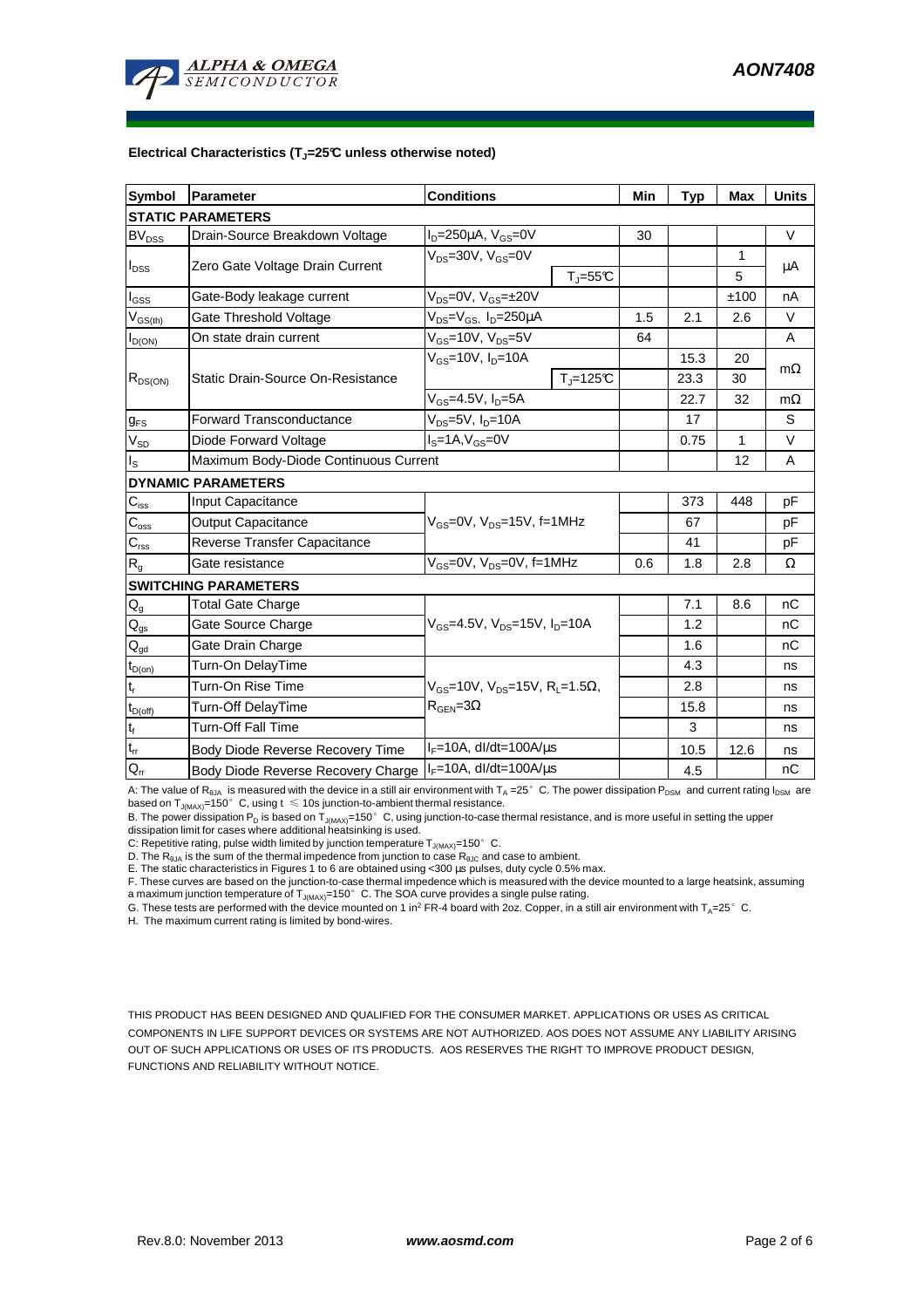

### **TYPICAL ELECTRICAL AND THERMAL CHARACTERISTICS**

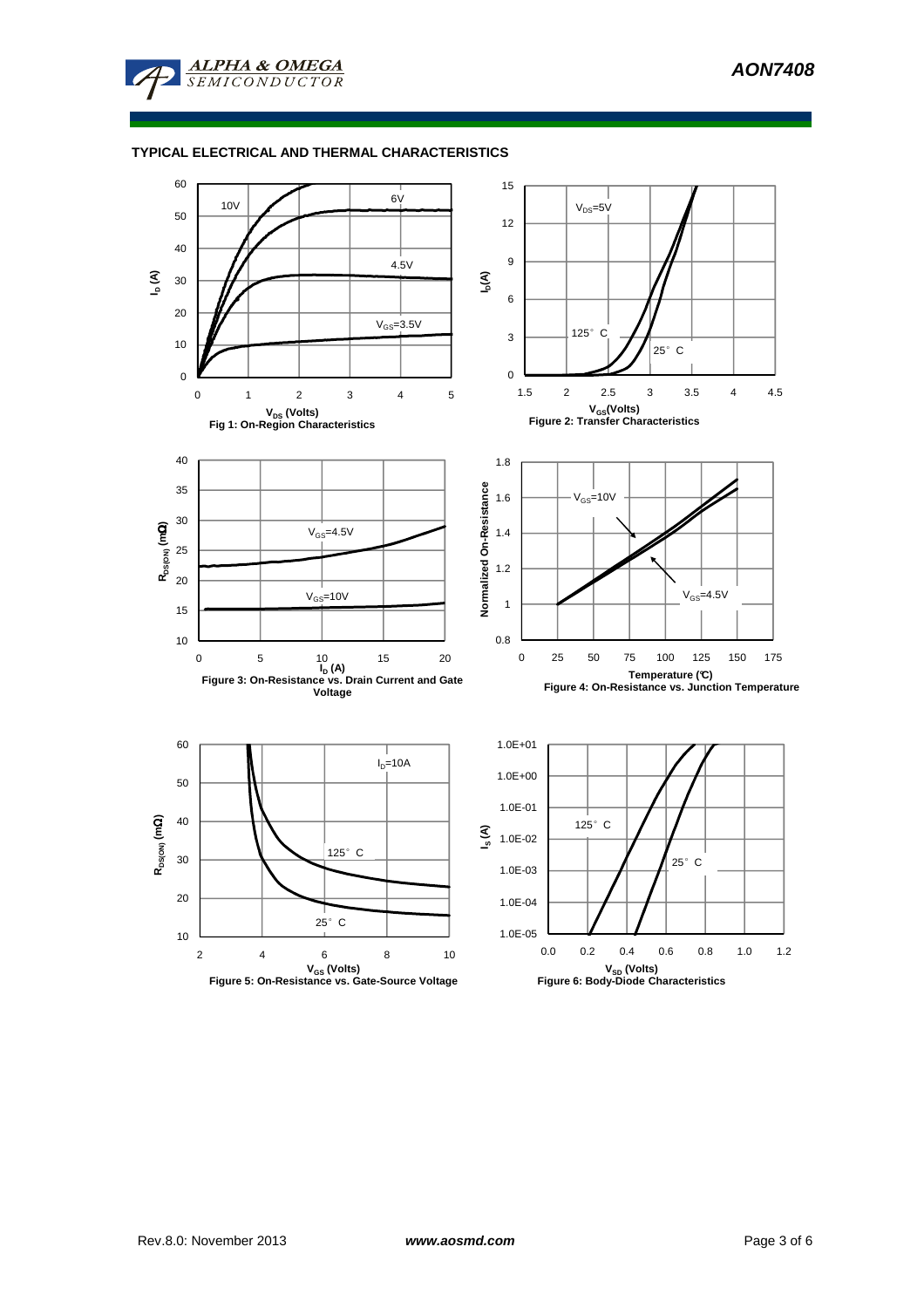

### **TYPICAL ELECTRICAL AND THERMAL CHARACTERISTICS**

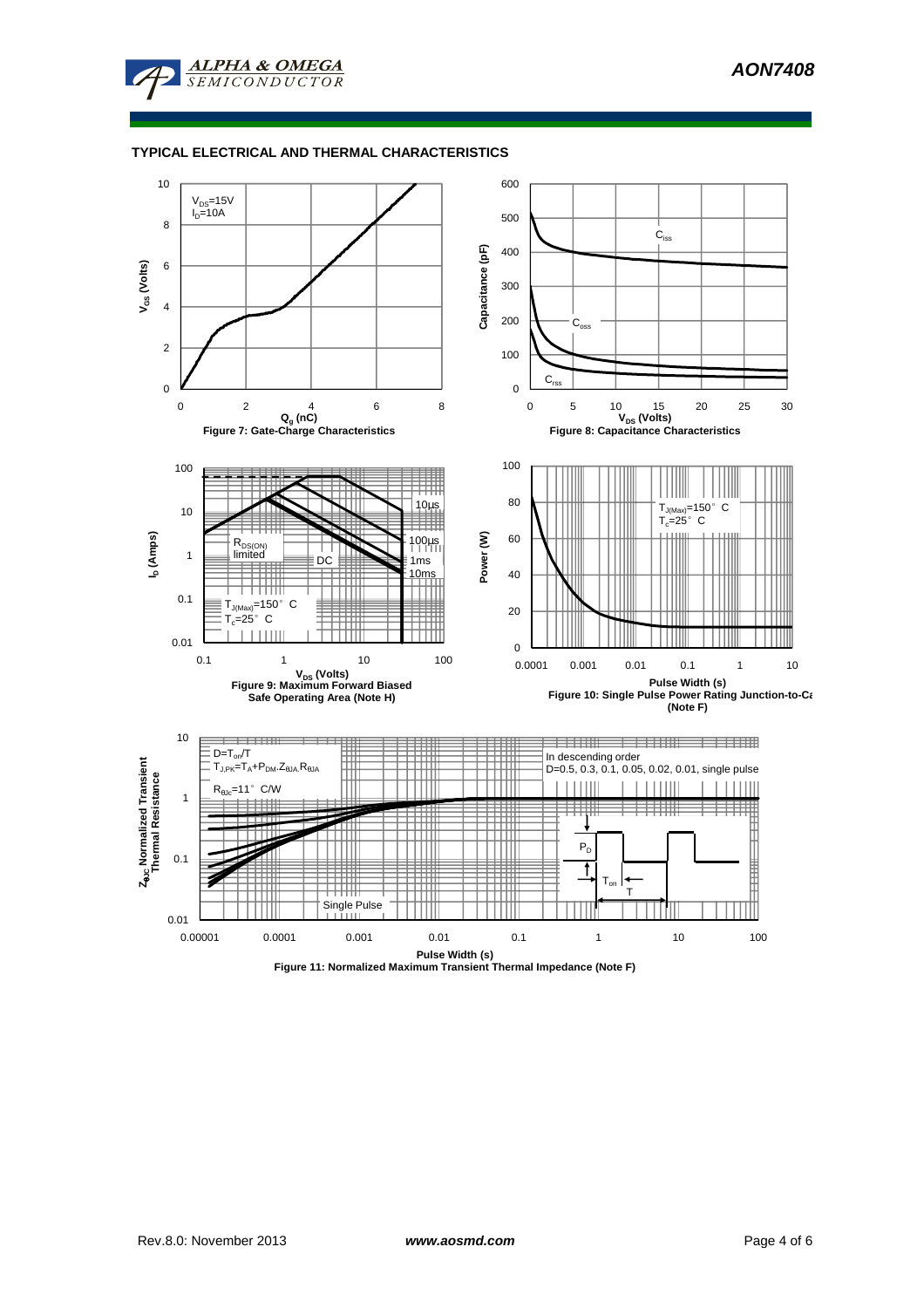

### **TYPICAL ELECTRICAL AND THERMAL CHARACTERISTICS**